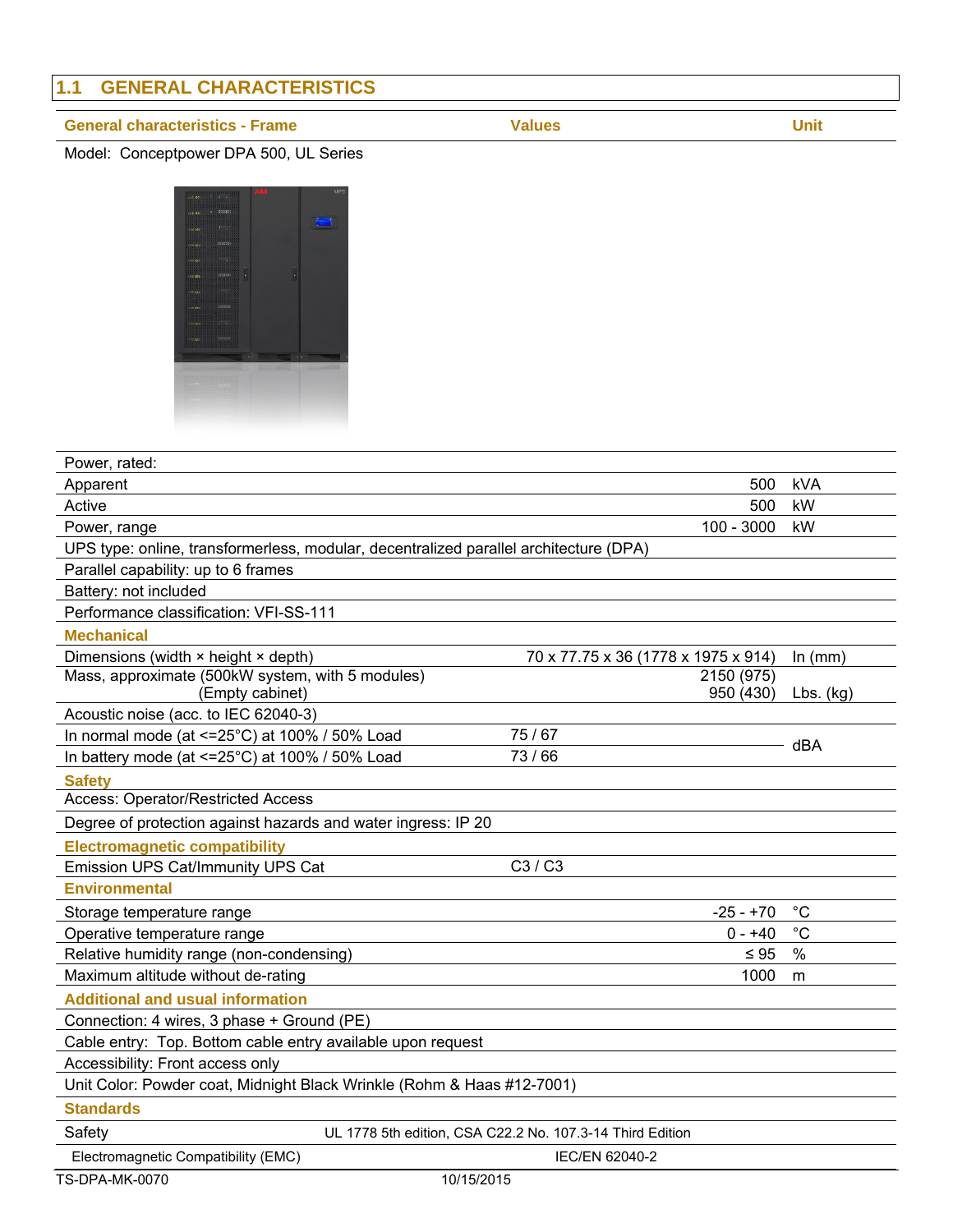### **General characteristics - Module Community Community Community Values** Values Values Values Values Values Values

Model: Conceptpower DPA 500



Power, rated:

| Apparent                                                                              | 100                                   | kVA         |
|---------------------------------------------------------------------------------------|---------------------------------------|-------------|
| Active                                                                                | 100                                   | kW          |
| UPS type: online, transformerless, modular, decentralized parallel architecture (DPA) |                                       |             |
| Parallel capability: Up to 6 frames                                                   |                                       |             |
| Battery: Not included                                                                 |                                       |             |
| Performance classification: VFI-SS-111                                                |                                       |             |
| <b>Mechanical</b>                                                                     |                                       |             |
| Dimensions (width $\times$ height $\times$ depth):                                    |                                       |             |
| active sub-module/passive sub-module                                                  | 27.8 x 6.90 x 29.50 (706 x 175 x 750) | ln (mm)     |
| Mass, approximate:                                                                    |                                       |             |
| Active sub-module/passive sub-module                                                  | 121 / 119 (55 / 54)                   | $Lbs.$ (kg) |
| <b>Additional and usual information</b>                                               |                                       |             |
| Back feed protection: Included                                                        |                                       |             |
| Color: Black (RAL 9005)                                                               |                                       |             |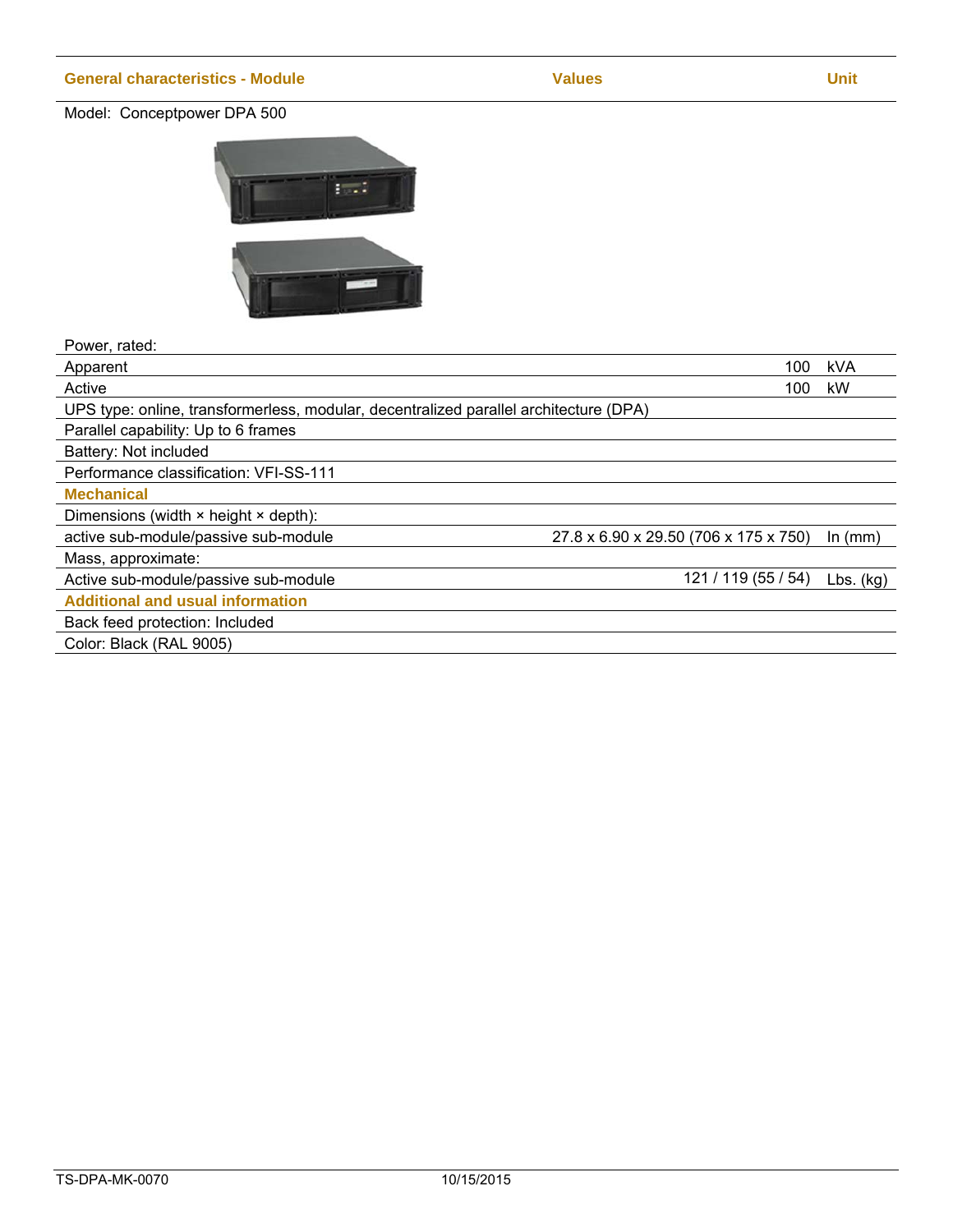| <b>INPUT CHARACTERISTICS</b><br>1.2                                                                              |                                          |                                   |                |
|------------------------------------------------------------------------------------------------------------------|------------------------------------------|-----------------------------------|----------------|
| <b>Input characteristics</b>                                                                                     | <b>UPS</b> frame<br>values               | <b>UPS module</b><br>values       | <b>Unit</b>    |
| Power, rated:                                                                                                    | 500                                      | 100                               | kW             |
| Voltage (steady-state, r.m.s), rated:                                                                            |                                          |                                   |                |
|                                                                                                                  |                                          | $3 \times 480V$                   | <b>VAC</b>     |
| Tolerance at 480V                                                                                                |                                          | $-10/1 + 15$ at <100% load        |                |
|                                                                                                                  |                                          | $-20$ / $+15$ at $< 80\%$ load.   | $\%$           |
|                                                                                                                  |                                          | $-30$ / $+15$ at $\leq 60\%$ load |                |
| Frequency, rated                                                                                                 |                                          | 60<br>$+/- 5%$                    | Hz             |
| Current (r.m.s), rated (with battery charged and input 480V)                                                     | 614                                      | 123                               | $\overline{A}$ |
| Maximum (with Battery charging and input 400/230V)                                                               | 689                                      | 138                               | A              |
| <b>Total Harmonic Distortion (THDi)</b>                                                                          |                                          | < 3.5                             | $\frac{0}{0}$  |
| In-rush current                                                                                                  | $\frac{0}{0}$<br>< 100% of rated current |                                   |                |
| Power factor                                                                                                     | 0.99 @ 100% load                         |                                   |                |
| Rated Short Circuit Current Rating (Withstand Current)                                                           | 100                                      |                                   | kA             |
| AC power distribution system: TN-S, TN-C, TN-C-S, TT                                                             |                                          |                                   |                |
| Note: in static bypass mode or eco-mode TN-C and TN-C-S can cause PE current to rise above 5% of phase currents. |                                          |                                   |                |
| Phases required                                                                                                  |                                          | 3                                 |                |
| Neutral required                                                                                                 |                                          | No                                |                |
| <b>Additional and usual information</b>                                                                          |                                          |                                   |                |
| Connection: 4 wires, 3 phase + PE                                                                                |                                          |                                   |                |
| Cable entry: top or bottom                                                                                       |                                          |                                   |                |
| Accessibility: Front access only                                                                                 |                                          |                                   |                |
| Walk In/Soft Start: yes                                                                                          |                                          |                                   |                |

Single input feed is standard. Dual input feed also available upon request.

r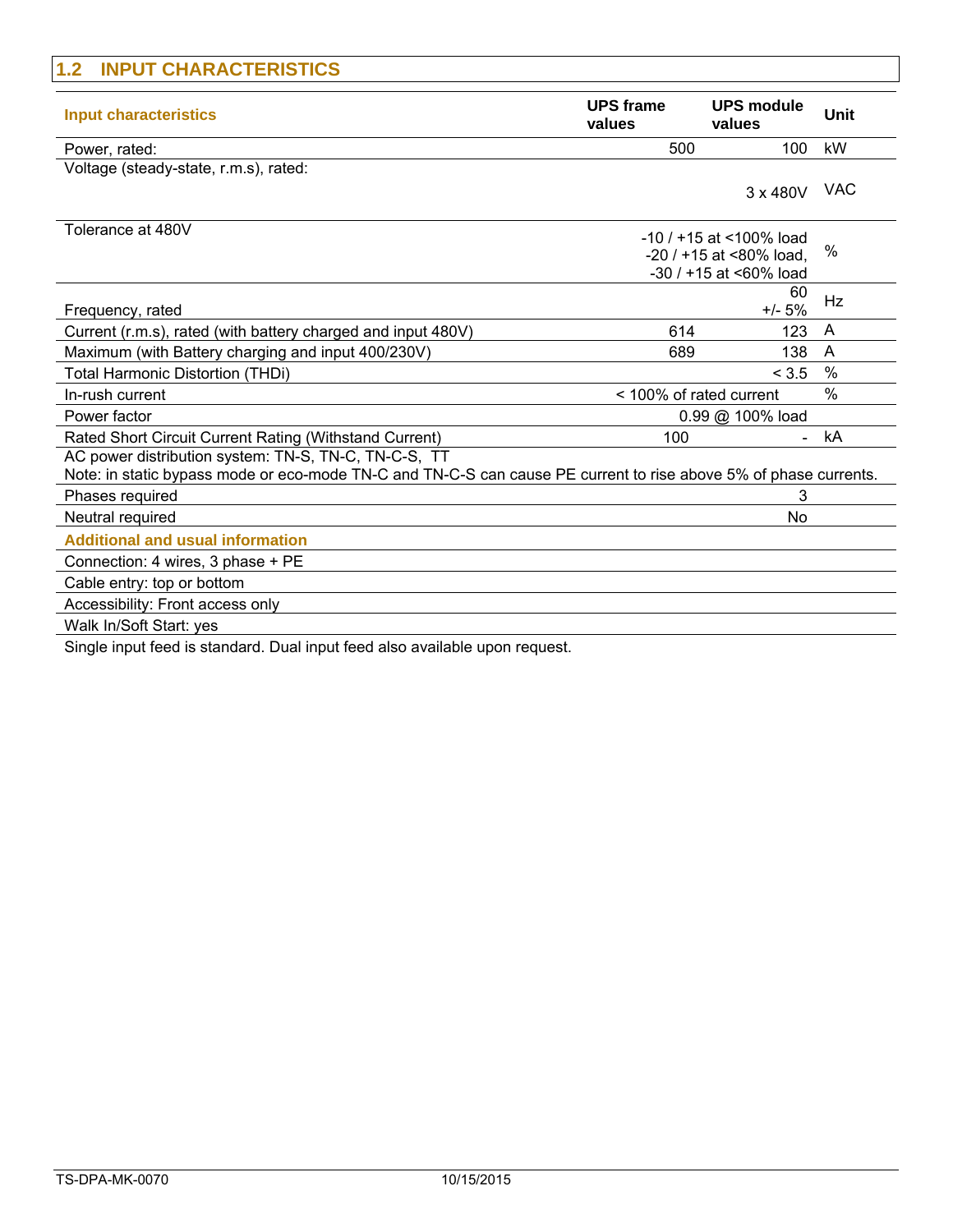## **1.3 OUTPUT CHARACTERISTICS**

| <b>Output characteristics</b>                                                              | <b>UPS frame</b><br>values | <b>UPS module</b><br>values                          | <b>Unit</b>    |
|--------------------------------------------------------------------------------------------|----------------------------|------------------------------------------------------|----------------|
| Power, rated:                                                                              | 500                        | 100                                                  | kW             |
| AC power distribution system: TN-S, TN-C, TN-C-S, TT                                       |                            |                                                      |                |
| Available phases                                                                           |                            | 3                                                    |                |
| Neutral available                                                                          |                            | No                                                   |                |
| Voltage (steady state, r.m.s.), rated:                                                     |                            | $3 \times 480$                                       | <b>VAC</b>     |
| Variation in normal mode/battery mode                                                      |                            | ± 1.5 / ± 1.5                                        | %              |
| Total harmonic distortion (THDu), 100% load, normal mode:                                  |                            |                                                      |                |
| Linear                                                                                     |                            | $\frac{2.0}{96}$                                     |                |
| Non-linear (according to IEC 62040-3)                                                      |                            | < 4.0                                                |                |
| Total harmonic distortion, 100 % load, battery mode:                                       |                            |                                                      |                |
| Linear                                                                                     |                            | < 2.0                                                |                |
| Non-linear (according to IEC 62040-3)                                                      |                            | < 4.0                                                | $-$ %          |
| Voltage unbalance and phase displacement, 100 % load unbalance                             |                            | 0                                                    | $\circ$        |
| Voltage transient and recovery time, 100% step load:                                       |                            |                                                      |                |
| Linear                                                                                     |                            | ± 4                                                  | %              |
| Non-linear (according to IEC 62040-3)                                                      |                            | ± 4                                                  | $\%$           |
| Transfer normal mode --> battery mode                                                      |                            | 0                                                    | $\%$           |
| Frequency (steady-state), rated:                                                           |                            | 60                                                   | Hz             |
| Frequency tolerance / variation in normal mode (frq. Synchronized                          |                            |                                                      |                |
| with mains)                                                                                |                            | $\pm 2$ / $\pm 4$                                    | $\%$           |
| Frequency tolerance / variation in battery mode (free-running)                             |                            | ± 0.1                                                |                |
| Max synch phase error (referred to a 360° cycle)                                           |                            | $\leq$ 2                                             | $\circ$        |
| Max slew-rate                                                                              |                            | 1                                                    | Hz/s           |
| Nominal current (In), r.m.s. rated:                                                        | 601                        | 120                                                  | A              |
| Overload on inverter                                                                       |                            | 0.5 @ 150% load,<br>5 @ 125% load,<br>20 @ 110% load | min            |
| <b>Inverter Output Short Circuit Capability</b>                                            |                            | 300% for 100 ms                                      | $\blacksquare$ |
| Load power factor, rated                                                                   |                            | 1.0                                                  |                |
| Displacement (permissible lead-lag range)                                                  |                            | (all range) 0                                        | $%$ , s        |
| AC / AC efficiency in normal mode, linear load:                                            |                            |                                                      |                |
| 100% load                                                                                  |                            | 96.28                                                |                |
| 75% load                                                                                   |                            | 96.46                                                | %              |
| 50% load                                                                                   |                            | 96.41                                                |                |
| 25% load                                                                                   |                            | 95.47                                                |                |
| Eco-mode efficiency, linear load                                                           |                            | $\geq 99$                                            | $\%$           |
| Crest factor (load supported)                                                              |                            | 3:1                                                  |                |
| <b>Static bypass</b>                                                                       |                            |                                                      |                |
| Type: automatic, static switch in each module                                              |                            |                                                      |                |
| Transfer time: inverter $\rightarrow$ bypass / bypass $\rightarrow$ inverter / in eco-mode |                            | <1/5/6                                               | ms             |
| Rated current                                                                              | 666                        | 133                                                  | Α              |
| Fault clearing capability (bypass mode) for 20 ms                                          | 10xln                      | 10xln                                                | A              |
| Overload current on bypass mode (< 25°C)                                                   | continuously @ 110% load   |                                                      | min            |